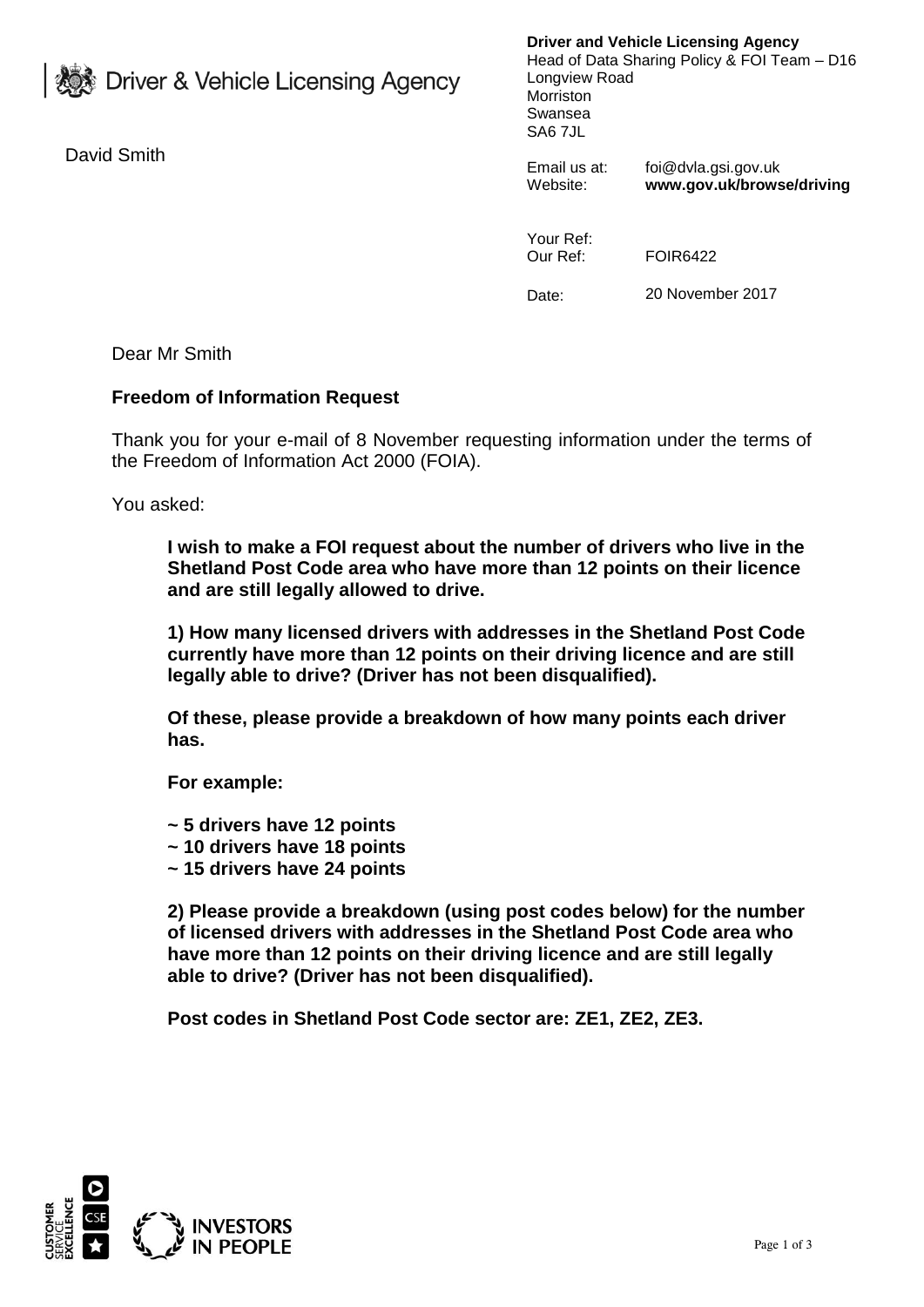Whilst DVLA holds this information Section 21 of the FOIA exempts DVLA from providing information which is reasonably accessible to you by other means. Statistics on drivers by category entitlement are routinely published by DfT. You can obtain this information which can be previewed or downloaded by accessing the following link:

<http://data.gov.uk/dataset/driving-licence-data>

The 5th tab (DRL0132) at the bottom of the spreadsheet provides the number of driving licence holders by postcode area and the number of penalty points. This information reflects the position as at 30 June 2017 which is the most recent date available.

The information which follows concerns the procedures for making any complaint you might have about the reply. Please quote the reference number of this letter in any future communications about it.

Yours sincerely

ppRobert Toft Head of Data Sharing Policy & Freedom of Information Team